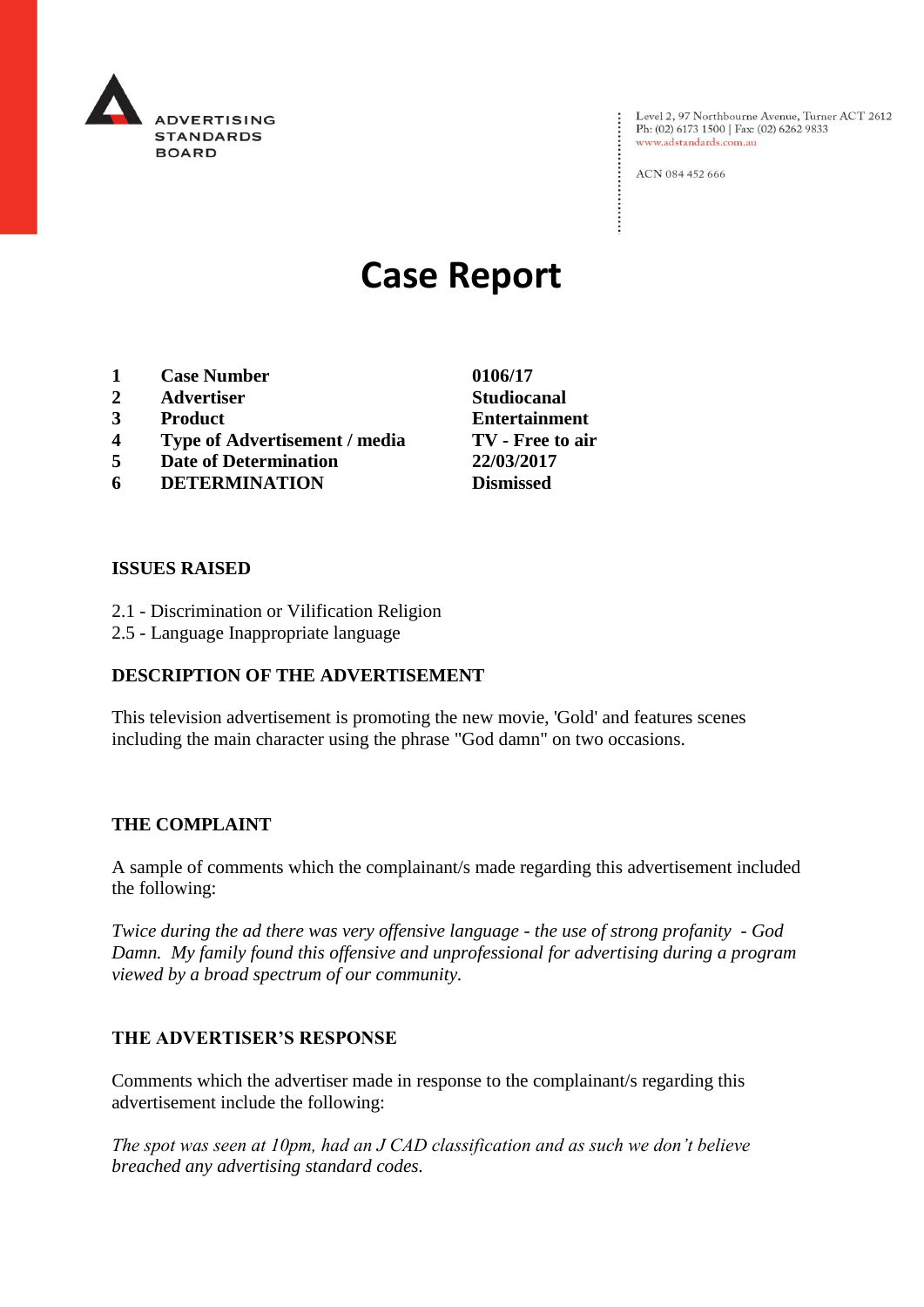### **THE DETERMINATION**

 The Advertising Standards Board (the "Board") considered whether this advertisement breaches Section 2 of the AANA Code of Ethics (the "Code").

The Board noted the complainant's concerns that the advertisement features offensive language which is not appropriate for a broad audience.

The Board reviewed the advertisement and noted the advertiser's response.

The Board considered whether the advertisement complied with Section 2.1 of the Code which requires that 'advertisements shall not portray or depict material in a way which discriminates against or vilifies a person or section of the community on account of race, ethnicity, nationality, gender, age, sexual preference, religion, disability, mental illness or political belief.'

The Board noted that this television advertisement features scenes from the movie, 'Gold' including two instances where the main character uses the phrase, 'God damn'.

The Board noted it had previously dismissed similar complaints about the use of the phrase, 'Oh my God' in case 0396/14 where:

"The Board considered that the term ?Oh My God" was a commonly used declaration generally used to indicate disbelief or surprise at a particular occurrence. The Board considered that in this advertisement, the use of ?Oh My God" was to highlight the surprise and delight at the incredible home being offered for sale. The Board agreed that the term could be considered offensive by some members of the community, and could be considered blasphemous for those of a Christian faith.

The Board considered that in the context of delight and surprise about the features of the home and the shed, the term "Oh My God" was not being used in a negative or demeaning way and did not discriminate against or vilify a person or section of the community on account of religion…"

The Board noted in the current advertisement the phrase, 'God damn' is used twice. The Board noted that this phrase is not an uncommon declaration of annoyance and considered that in the context of a line spoken by a Southern American actor in a promotion for an American movie the phrase is not being used in a manner which is negative or demeaning to those of a Christian faith but rather is used as part of a movie dialogue to highlight a character's frustration.

Overall the Board considered that the advertisement did not portray or depict material in a way which discriminates against or vilifies a person or section of the community on account of religion.

The Board determined that the advertisement did not breach Section 2.1 of the Code.